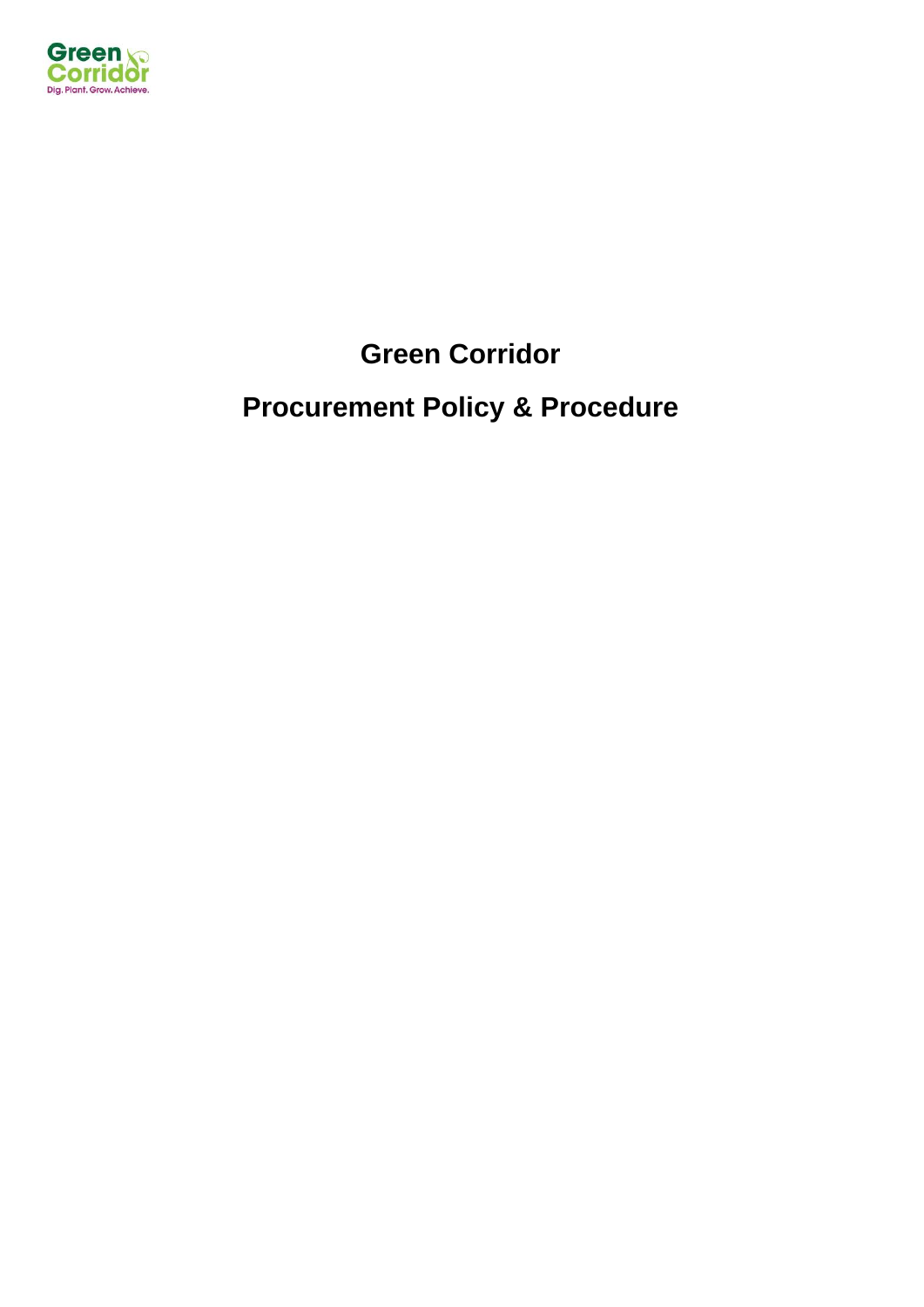

# **DOCUMENT CONTROL**

| <b>Document Number</b>    | 18                                                                                                  |
|---------------------------|-----------------------------------------------------------------------------------------------------|
| Description               | This document describes our procurement policy in full<br>compliance with EU regulation thresholds. |
| Document Type             | Policy                                                                                              |
| <b>Document Owner</b>     | <b>CEO</b>                                                                                          |
| <b>Document Approvers</b> | <b>Board of Trustees</b>                                                                            |
| <b>Document Publisher</b> | <b>CEO</b>                                                                                          |
| <b>Approval Date</b>      | July 9th 2019                                                                                       |
| Date of Next Review       | <b>July 2021</b>                                                                                    |

#### **ISSUE CONTROL**

| <b>Version</b> | <b>Date</b> | <b>Comments</b>        | Author   |
|----------------|-------------|------------------------|----------|
| 1.0            | 09/07/19    | New policy & procedure | T Knight |

# **PRINCIPAL RELATED POLICIES & PROCEDURES**

| <b>Document Title</b>    | Location                            |
|--------------------------|-------------------------------------|
| Disciplinary & Grievance | <b>GC Policies &amp; Procedures</b> |

# **CONFIRMATION OF RECEIPT OF POLICY & PROCEDURE**

| Name         |  |
|--------------|--|
| Job Title    |  |
| Line Manager |  |

I confirm I have received a copy of this policy and procedure and have read and understood the contents.

I also confirm I have sought clarification from my line manager on any issues which I am not clear about.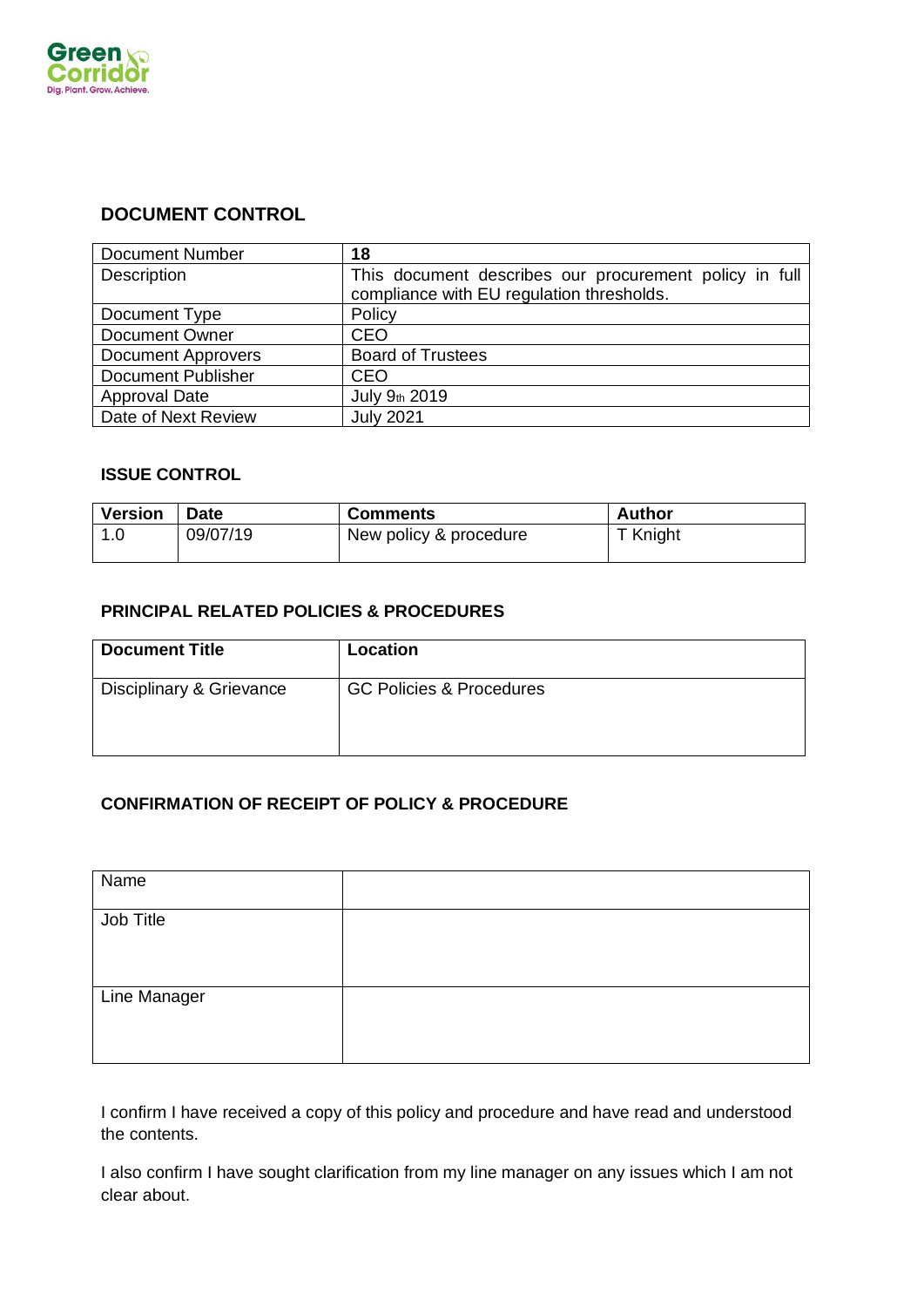

Signed:

Date:

Please return this signed copy to your individual Polices and Procedures folder for future reference.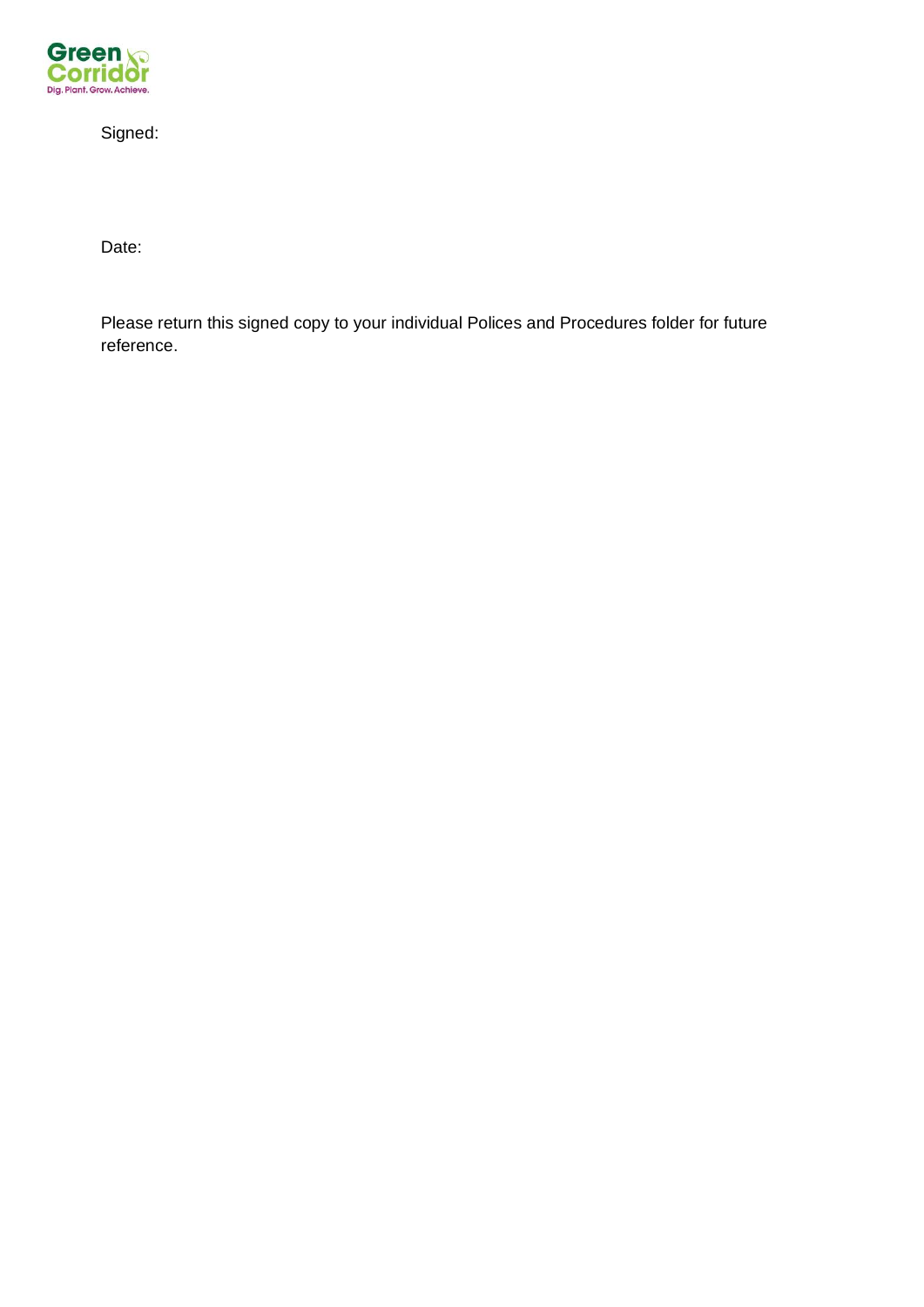

# **Procurement Policy**

# **Purpose**

Green Corridor is a registered charity and has limited resources that we aim to maximise in fulfilling our charitable objects. In buying or commissioning goods and services, we aim to implement good practice, operate fairly and transparently, obtain best value for money and procure ethically, taking into account environmental concerns.

Therefore the key aims of the Trust's procurement policy and process are:

- Value for money a prime aim of the procurement process is to ensure that best Value for Money (VFM) is achieved.
- Competition procurement should be through open competition unless there are exceptional reasons.
- Payment on time suppliers must be paid on time in accordance with contractual arrangements.
- Ethical standards procurement must be undertaken to highest ethical standards, and fairness to suppliers.
- Legal aspects contracts must be in writing and be fair and non-discriminatory
- Environmental impact suppliers must consider environmental impacts and aim to minimise adverse effects. We will procure sustainably sourced products when possible but without compromising competition and within budget constraints.
- Local goods and services including food should be procured from local sources when possible, but without compromising competition.

We are responsible for managing some funding that was originally held by various Local Authorities in West London and surrounding counties therefore the EU Public Procurement thresholds for procuring goods and services may apply.

# **EU Thresholds 2018**

Details of the current thresholds are given below. Thresholds are net of VAT and are fixed for 2 years.

| <b>Category of spend</b>                                                  | <b>SUPPLIES &amp;</b><br><b>SERVICES</b> | <b>WORK</b><br><b>CONTRACTS</b> |
|---------------------------------------------------------------------------|------------------------------------------|---------------------------------|
| Other contracting authorities<br>(incl. Schedule 1 bodies &<br>charities) | £118,113                                 | £4,551,413                      |
| <b>Small Lots</b>                                                         | £65,630                                  | £820,370                        |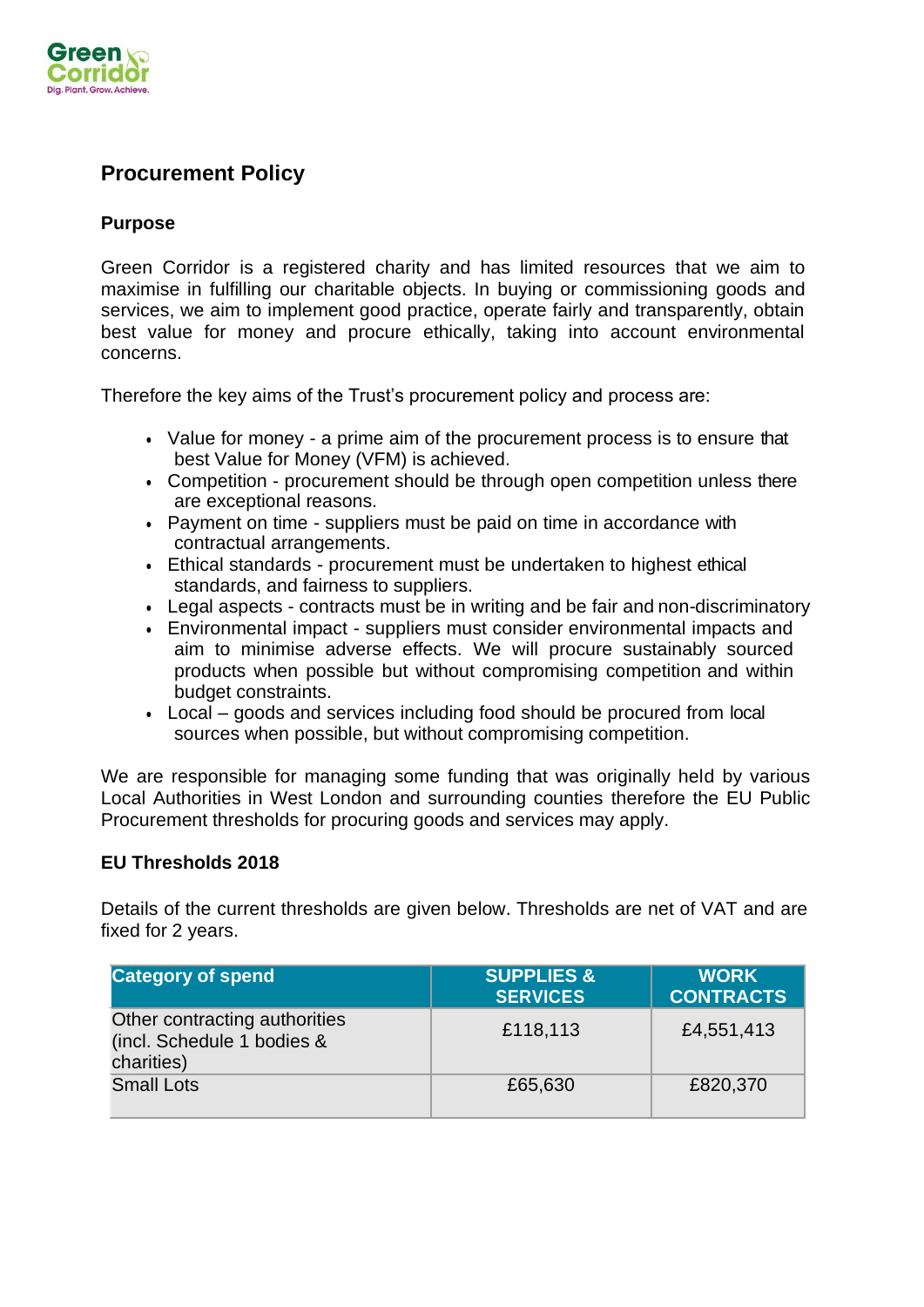

Schedule 1 bodies include organisations that receive more than 50% of their funding from the state.

Small lots are where a service is broken down into separate contracts in order to be distributed between a number of contractors.

For procurement of services and products over the EU thresholds shown above the requirements will be need to be published in the Official Journal of the EU (OJEU) and thereafter follow specific timescales and procedures in accordance with the EU Procurement Directives. If procuring supplies, services or works over and above these limits, legal advice will be required to ensure that appropriate procedures are followed.

# **Green Corridor Procurement Value Criteria (below EU thresholds)**

| Value of purchase £ | <b>Action required</b>                                  |
|---------------------|---------------------------------------------------------|
| 1000 and under      | Minimum of 1 written quote                              |
| $1001 -$ under 5000 | Minimum of 2 written quotes                             |
| 5000 - under 10000  | Minimum of 3 written quotes (unless for<br>consultancy) |
| 10000 and above     | Formal tender required                                  |

When purchasing supplies or services the above is a quideline and the minimum standard. However even for £1000 and under it is usually worth spending the time to get a second quote in order to establish that best value is being sourced. When procuring consultancy and research a formal tender process should be followed.

Where 2 or 3 written quotes are specified, and if a specialist item or service is required for which it is not possible to obtain more than 1 quote within a reasonable amount of time, a business case must be made and signed off by the CEO.

Before proceeding to request quotes or put a service out to tender, it is good practice to research the service or goods in question and undertake some 'window shopping' to ensure that when the specification is developed it is for the best product or service and one that is relevant.

# **PROCUREMENT PROCEDURES**

# **Process for obtaining quotations**

1. Specify the product or service in the light of experience and research

2. Identify potential suppliers using the member directory, previous suppliers and any other sources including local knowledge and personal recommendations

- 3. Request quotations from a shortlist of potential suppliers
- 4. Evaluate quotes on the basis of the specification
- 5. Select supplier based on cost and quality issues